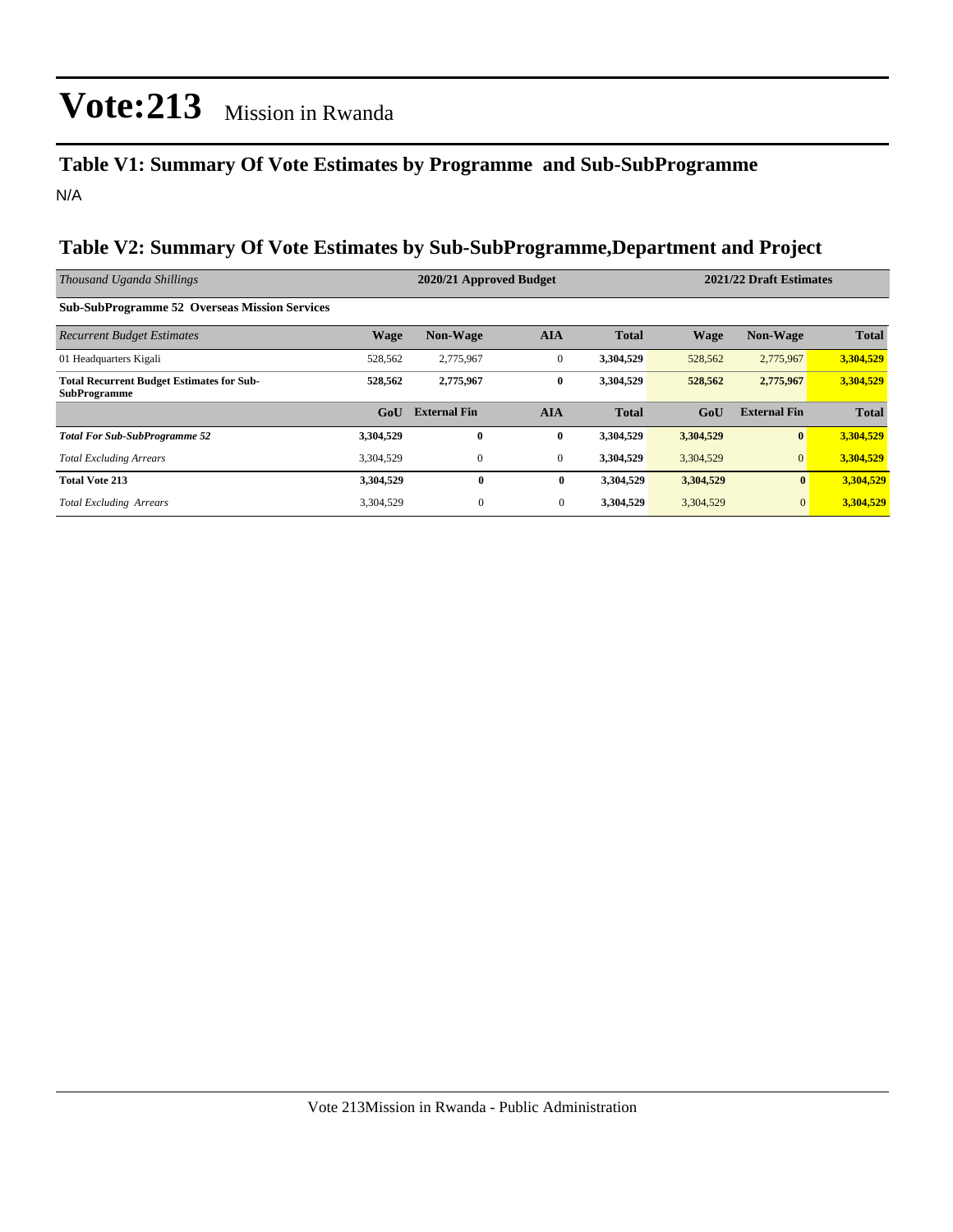### **Table V3: Summary Vote Estimates by Item**

| Thousand Uganda Shillings                                   | 2020/21 Approved Budget |                     |              |              | 2021/22 Draft Estimates |                     |               |  |
|-------------------------------------------------------------|-------------------------|---------------------|--------------|--------------|-------------------------|---------------------|---------------|--|
|                                                             | GoU                     | <b>External Fin</b> | AIA          | <b>Total</b> | GoU                     | <b>External Fin</b> | <b>Total</b>  |  |
| <b>Employees, Goods and Services (Outputs Provided)</b>     | 3,304,529               | $\bf{0}$            | $\bf{0}$     | 3,304,529    | 3,304,529               | $\bf{0}$            | 3,304,529     |  |
| 211103 Allowances (Inc. Casuals, Temporary)                 | 1,156,831               | $\bf{0}$            | $\bf{0}$     | 1,156,831    | 1,151,831               | $\bf{0}$            | 1,151,831     |  |
| 211105 Missions staff salaries                              | 528,562                 | $\bf{0}$            | $\bf{0}$     | 528,562      | 528,562                 | $\bf{0}$            | 528,562       |  |
| 212201 Social Security Contributions                        | 27,000                  | $\bf{0}$            | $\bf{0}$     | 27,000       | 23,000                  | $\bf{0}$            | 23,000        |  |
| 213001 Medical expenses (To employees)                      | 37,850                  | $\bf{0}$            | $\bf{0}$     | 37,850       | 37,850                  | $\bf{0}$            | 37,850        |  |
| 221001 Advertising and Public Relations                     | 5,000                   | $\bf{0}$            | $\bf{0}$     | 5,000        | 20,000                  | $\bf{0}$            | 20,000        |  |
| 221003 Staff Training                                       | 10,000                  | $\bf{0}$            | $\bf{0}$     | 10,000       | 15,000                  | $\bf{0}$            | 15,000        |  |
| 221007 Books, Periodicals & Newspapers                      | 5,000                   | $\bf{0}$            | 0            | 5,000        | 10,000                  | $\bf{0}$            | <b>10,000</b> |  |
| 221008 Computer supplies and Information Technology<br>(TT) | 40,900                  | $\bf{0}$            | $\bf{0}$     | 40,900       | 47,900                  | $\bf{0}$            | 47,900        |  |
| 221009 Welfare and Entertainment                            | 53,000                  | $\bf{0}$            | $\bf{0}$     | 53,000       | 63,000                  | $\bf{0}$            | 63,000        |  |
| 221011 Printing, Stationery, Photocopying and Binding       | 8,800                   | $\bf{0}$            | $\bf{0}$     | 8,800        | 13,800                  | $\bf{0}$            | 13,800        |  |
| 221014 Bank Charges and other Bank related costs            | 10,000                  | $\bf{0}$            | $\bf{0}$     | 10,000       | 9,000                   | $\bf{0}$            | 9,000         |  |
| 222001 Telecommunications                                   | 82,040                  | $\bf{0}$            | $\bf{0}$     | 82,040       | 82,040                  | $\bf{0}$            | 82,040        |  |
| 222002 Postage and Courier                                  | 2,000                   | $\bf{0}$            | $\bf{0}$     | 2,000        | 3,000                   | $\bf{0}$            | 3,000         |  |
| 223001 Property Expenses                                    | 10,000                  | $\bf{0}$            | $\bf{0}$     | 10,000       | 18,000                  | $\bf{0}$            | 18,000        |  |
| 223003 Rent – (Produced Assets) to private entities         | 576,044                 | $\bf{0}$            | $\bf{0}$     | 576,044      | 576,044                 | $\bf{0}$            | 576,044       |  |
| 223004 Guard and Security services                          | 64,000                  | $\bf{0}$            | $\bf{0}$     | 64,000       | 64,000                  | $\bf{0}$            | 64,000        |  |
| 223005 Electricity                                          | 99,680                  | $\bf{0}$            | $\bf{0}$     | 99,680       | 99,680                  | $\bf{0}$            | 99,680        |  |
| 223006 Water                                                | 8,000                   | $\bf{0}$            | $\bf{0}$     | 8,000        | 8,000                   | $\bf{0}$            | 8,000         |  |
| 226001 Insurances                                           | 54,000                  | $\bf{0}$            | $\bf{0}$     | 54,000       | 54,000                  | $\bf{0}$            | 54,000        |  |
| 227001 Travel inland                                        | 87,168                  | $\bf{0}$            | $\bf{0}$     | 87,168       | 87,168                  | $\bf{0}$            | 87,168        |  |
| 227002 Travel abroad                                        | 194,043                 | $\bf{0}$            | $\bf{0}$     | 194,043      | 144,043                 | $\bf{0}$            | 144,043       |  |
| 227003 Carriage, Haulage, Freight and transport hire        | 39,867                  | $\bf{0}$            | $\bf{0}$     | 39,867       | 39,867                  | $\bf{0}$            | 39,867        |  |
| 227004 Fuel, Lubricants and Oils                            | 63,858                  | $\bf{0}$            | $\bf{0}$     | 63,858       | 58,858                  | $\bf{0}$            | 58,858        |  |
| 228001 Maintenance - Civil                                  | 119,687                 | $\bf{0}$            | $\bf{0}$     | 119,687      | 119,687                 | $\bf{0}$            | 119,687       |  |
| 228002 Maintenance - Vehicles                               | 21,199                  | $\bf{0}$            | $\bf{0}$     | 21,199       | 30,199                  | $\bf{0}$            | 30,199        |  |
| <b>Grand Total Vote 213</b>                                 | 3,304,529               | $\bf{0}$            | $\bf{0}$     | 3,304,529    | 3,304,529               | $\boldsymbol{0}$    | 3,304,529     |  |
| <b>Total Excluding Arrears</b>                              | 3,304,529               | $\boldsymbol{0}$    | $\mathbf{0}$ | 3,304,529    | 3,304,529               | $\mathbf{0}$        | 3,304,529     |  |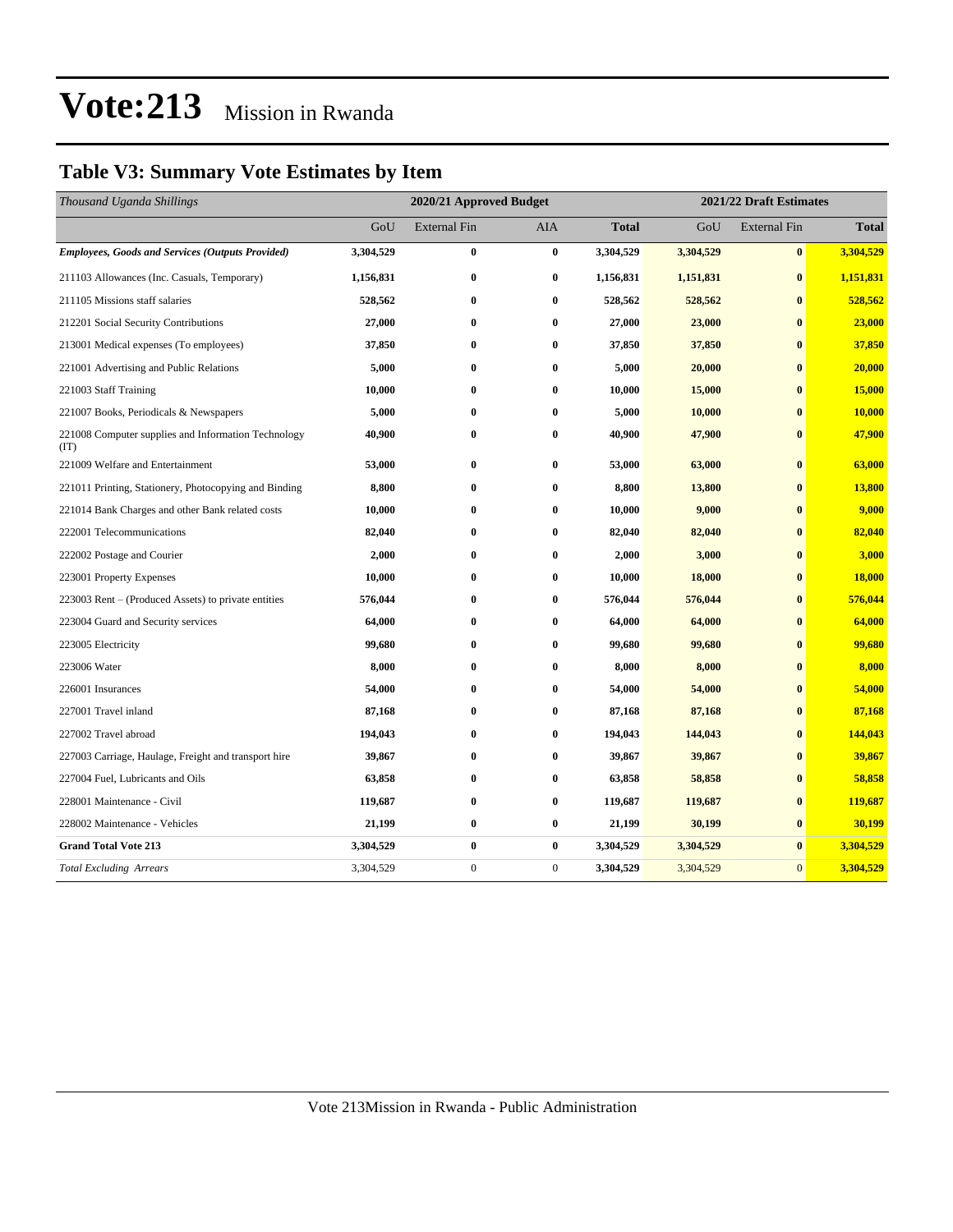#### **Table V4: Detailed Estimates by Sub-SubProgramme, Department,Project and Output and Item**

*Sub-SubProgrammme 52 Overseas Mission Services*

*Recurrent Budget Estimates*

#### **Department 01 Headquarters Kigali**

| Thousand Uganda Shillings                                |                  | 2020/21 Approved Budget |                  | 2021/22 Draft Estimates |                  |              |              |
|----------------------------------------------------------|------------------|-------------------------|------------------|-------------------------|------------------|--------------|--------------|
| <b>Outputs Provided</b>                                  | Wage             | Non Wage                | <b>AIA</b>       | <b>Total</b>            | Wage             | Non Wage     | <b>Total</b> |
| <b>Budget Output 165201 Cooperation frameworks</b>       |                  |                         |                  |                         |                  |              |              |
| 211103 Allowances (Inc. Casuals, Temporary)              | $\mathbf{0}$     | 1,106,831               | $\mathbf{0}$     | 1,106,831               | $\overline{0}$   | 1,106,831    | 1,106,831    |
| 211105 Missions staff salaries                           | 528,562          | $\boldsymbol{0}$        | $\boldsymbol{0}$ | 528,562                 | 528,562          | $\mathbf{0}$ | 528,562      |
| 212201 Social Security Contributions                     | $\mathbf{0}$     | 27,000                  | $\overline{0}$   | 27,000                  | $\overline{0}$   | 23,000       | 23,000       |
| 221007 Books, Periodicals & Newspapers                   | $\boldsymbol{0}$ | 5,000                   | $\mathbf{0}$     | 5,000                   | $\mathbf{0}$     | 5,000        | 5,000        |
| 221008 Computer supplies and Information Technology (IT) | $\boldsymbol{0}$ | 20,450                  | $\mathbf{0}$     | 20,450                  | $\mathbf{0}$     | 24,450       | 24,450       |
| 221009 Welfare and Entertainment                         | $\boldsymbol{0}$ | 30,000                  | $\boldsymbol{0}$ | 30,000                  | $\mathbf{0}$     | 40,000       | 40,000       |
| 221014 Bank Charges and other Bank related costs         | $\boldsymbol{0}$ | 5,000                   | $\boldsymbol{0}$ | 5,000                   | $\mathbf{0}$     | 5,000        | 5,000        |
| 222001 Telecommunications                                | $\boldsymbol{0}$ | 49,620                  | $\boldsymbol{0}$ | 49,620                  | $\mathbf{0}$     | 49,620       | 49,620       |
| 223003 Rent – (Produced Assets) to private entities      | $\boldsymbol{0}$ | 576,044                 | $\boldsymbol{0}$ | 576,044                 | $\mathbf{0}$     | 576,044      | 576,044      |
| 223004 Guard and Security services                       | $\mathbf{0}$     | 32,000                  | $\boldsymbol{0}$ | 32,000                  | $\boldsymbol{0}$ | 32,000       | 32,000       |
| 227001 Travel inland                                     | $\boldsymbol{0}$ | 61,018                  | $\boldsymbol{0}$ | 61,018                  | $\mathbf{0}$     | 61,018       | 61,018       |
| 227002 Travel abroad                                     | $\boldsymbol{0}$ | 89,422                  | $\boldsymbol{0}$ | 89,422                  | $\mathbf{0}$     | 79,422       | 79,422       |
| <b>Total Cost of Budget Output 01</b>                    | 528,562          | 2,002,384               | 0                | 2,530,946               | 528,562          | 2,002,384    | 2,530,946    |
| <b>Budget Output 165202 Consulars services</b>           |                  |                         |                  |                         |                  |              |              |
| 213001 Medical expenses (To employees)                   | $\mathbf{0}$     | 37,850                  | $\mathbf{0}$     | 37,850                  | $\overline{0}$   | 37,850       | 37,850       |
| 221003 Staff Training                                    | $\boldsymbol{0}$ | 10,000                  | $\boldsymbol{0}$ | 10,000                  | $\mathbf{0}$     | 15,000       | 15,000       |
| 221008 Computer supplies and Information Technology (IT) | $\boldsymbol{0}$ | 20,450                  | $\boldsymbol{0}$ | 20,450                  | $\mathbf{0}$     | 23,450       | 23,450       |
| 221009 Welfare and Entertainment                         | $\boldsymbol{0}$ | 23,000                  | $\boldsymbol{0}$ | 23,000                  | $\mathbf{0}$     | 23,000       | 23,000       |
| 221011 Printing, Stationery, Photocopying and Binding    | $\boldsymbol{0}$ | 8,800                   | $\boldsymbol{0}$ | 8,800                   | $\boldsymbol{0}$ | 13,800       | 13,800       |
| 221014 Bank Charges and other Bank related costs         | $\boldsymbol{0}$ | 5,000                   | $\boldsymbol{0}$ | 5,000                   | $\mathbf{0}$     | 4,000        | 4,000        |
| 222001 Telecommunications                                | $\boldsymbol{0}$ | 32,420                  | $\boldsymbol{0}$ | 32,420                  | $\boldsymbol{0}$ | 32,420       | 32,420       |
| 222002 Postage and Courier                               | $\mathbf{0}$     | 2,000                   | $\boldsymbol{0}$ | 2,000                   | $\boldsymbol{0}$ | 3,000        | 3,000        |
| 223001 Property Expenses                                 | $\boldsymbol{0}$ | 10,000                  | $\boldsymbol{0}$ | 10,000                  | $\boldsymbol{0}$ | 18,000       | 18,000       |
| 223004 Guard and Security services                       | $\boldsymbol{0}$ | 32,000                  | $\boldsymbol{0}$ | 32,000                  | $\boldsymbol{0}$ | 32,000       | 32,000       |
| 223005 Electricity                                       | $\boldsymbol{0}$ | 99,680                  | $\boldsymbol{0}$ | 99,680                  | $\mathbf{0}$     | 99,680       | 99,680       |
| 223006 Water                                             | $\boldsymbol{0}$ | 8,000                   | $\boldsymbol{0}$ | 8,000                   | $\boldsymbol{0}$ | 8,000        | 8,000        |
| 226001 Insurances                                        | $\boldsymbol{0}$ | 54,000                  | $\boldsymbol{0}$ | 54,000                  | $\mathbf{0}$     | 54,000       | 54,000       |
| 227001 Travel inland                                     | $\boldsymbol{0}$ | 26,150                  | $\boldsymbol{0}$ | 26,150                  | $\boldsymbol{0}$ | 26,150       | 26,150       |
| 227002 Travel abroad                                     | $\boldsymbol{0}$ | 61,413                  | $\boldsymbol{0}$ | 61,413                  | $\mathbf{0}$     | 36,413       | 36,413       |
| 227003 Carriage, Haulage, Freight and transport hire     | $\boldsymbol{0}$ | 39,867                  | $\boldsymbol{0}$ | 39,867                  | $\mathbf{0}$     | 39,867       | 39,867       |
| 227004 Fuel, Lubricants and Oils                         | $\boldsymbol{0}$ | 63,858                  | $\boldsymbol{0}$ | 63,858                  | $\mathbf{0}$     | 58,858       | 58,858       |

Vote 213Mission in Rwanda - Public Administration